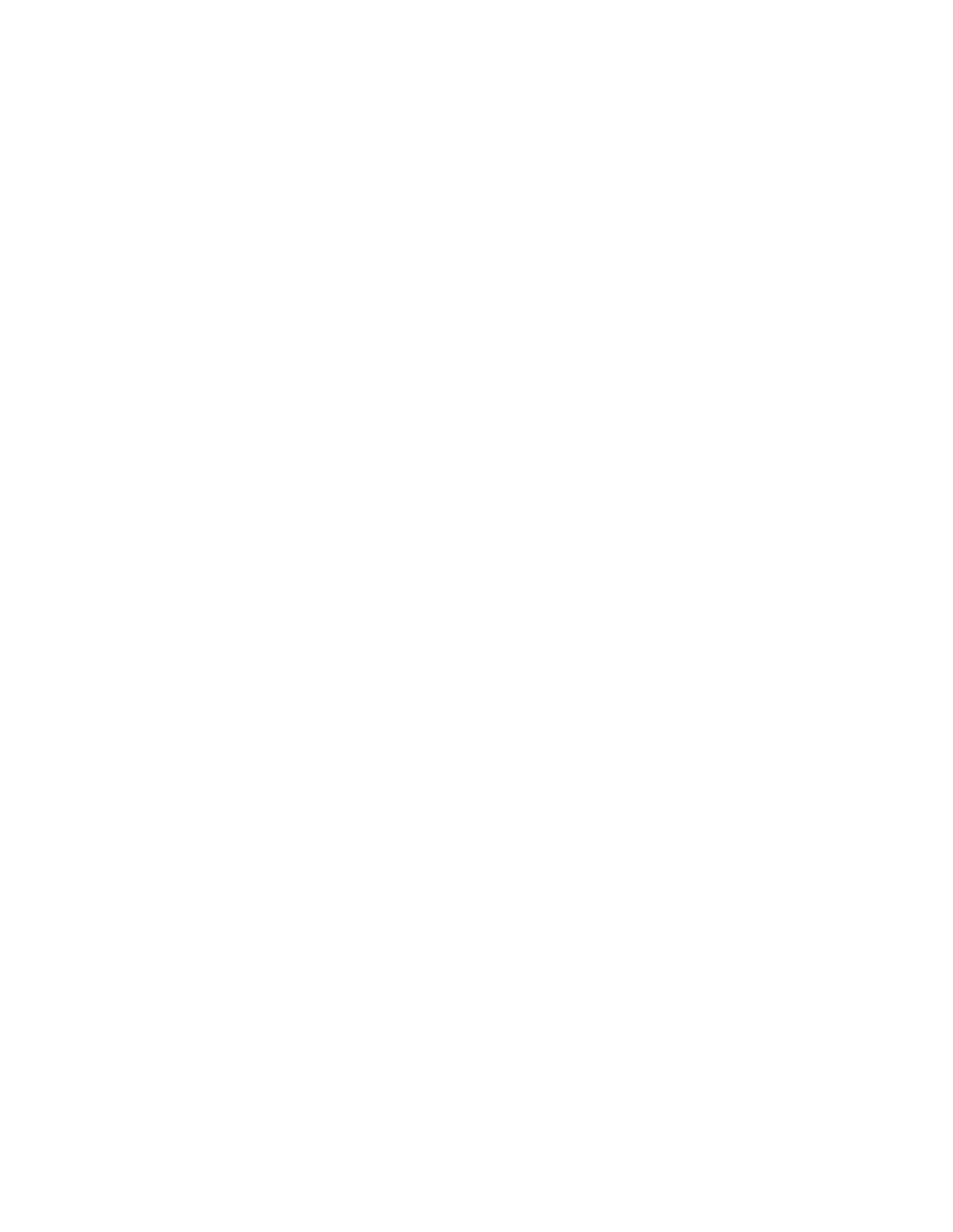|                        | <b>ACS</b> Report |             |                     |  |  |
|------------------------|-------------------|-------------|---------------------|--|--|
| Administrative Receipt | No Food Stamps    | Food Stamps | Total               |  |  |
| Illinois               |                   |             |                     |  |  |
| No Food Stamps         | 18,618            | 145         | 18,763              |  |  |
|                        | 3,899,939         | 29,867      | 3,929,805           |  |  |
|                        | 91.43             | 0.70        | 92.13               |  |  |
|                        | 99.24             | 0.76        | 100.00              |  |  |
|                        | 97.31             | 11.63       | 92.13               |  |  |
|                        |                   |             |                     |  |  |
| Food Stamps            | 526               | 1,108       | 1,634               |  |  |
|                        | 108,060           | 227,635     | 335,695             |  |  |
|                        | 2.53              | 5.34        | 7.87                |  |  |
|                        | 32.19             | 67.81       | 100.00              |  |  |
|                        | 2.69              | 88.37       | 7.87                |  |  |
| Total                  | 19,144            | 1,254       | 20,398 <sup>a</sup> |  |  |
|                        | 4,007,999         | 257,501     | 4,265,500           |  |  |
|                        | 93.96             | 6.04        | 100.00              |  |  |
|                        | 93.96             | 6.04        | 100.00              |  |  |
|                        | 100.00            | 100.00      | 100.00              |  |  |
| Maryland               |                   |             |                     |  |  |
| No Food Stamps         | 8,903             | 46          | 8,949               |  |  |
|                        | 1,784,739         | 9,149       | 1,793,888           |  |  |
|                        | 93.38             | 0.48        | 93.86               |  |  |
|                        | 99.49             | 0.51        | 100.00              |  |  |
|                        | 97.64             | 10.87       | 93.86               |  |  |
| Food Stamps            | 215               | 371         | 585                 |  |  |
|                        | 43,067            | 74,283      | 117,350             |  |  |
|                        | 2.25              | 3.89        | 6.14                |  |  |
|                        | 36.70             | 63.30       | 100.00              |  |  |
|                        | 2.36              | 89.13       | 6.14                |  |  |
|                        |                   |             |                     |  |  |
| Total                  | 9,118             | 416         | 9,534               |  |  |
|                        | 1,827,807         | 83,431      | 1,911,238           |  |  |
|                        | 95.64             | 4.36        | 100.00              |  |  |
|                        | 95.64             | 4.36        | 100.00              |  |  |
|                        | 100.00            | 100.00      | 100.00              |  |  |

Table 1 - Mis-reporting of Food Stamp Receipt, 2001 ACS, Full Sample

<sup>a</sup>May not equal actual sample size due to rounding error.

Note: Cell key as follows: sample count, population estimate, overall %, row %, column  $\% .$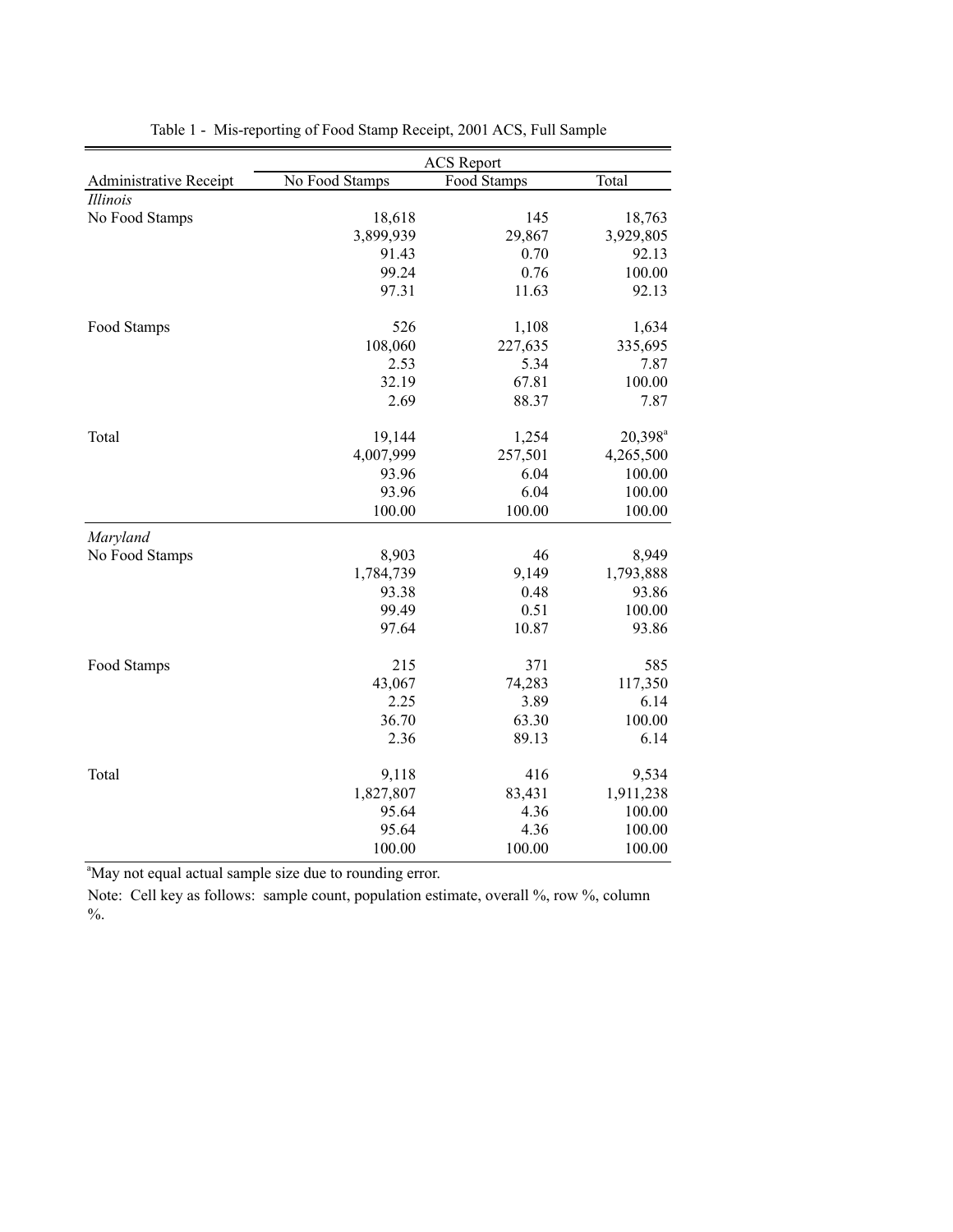|                        |                | <b>ACS</b> Report |                       |
|------------------------|----------------|-------------------|-----------------------|
| Administrative Receipt | No Food Stamps | Food Stamps       | Total                 |
| Illinois               |                |                   |                       |
| No Food Stamps         | 108            | 47                | 156                   |
|                        | 28,353         | 12,413            | 40,767                |
|                        | 31.53          | 13.81             | 45.34                 |
|                        | 69.55          | 30.45             | 100.00                |
|                        | 94.59          | 20.71             | 45.34                 |
| Food Stamps            | 6              | 181               | 187                   |
|                        | 1,622          | 47,525            | 49,146                |
|                        | 1.80           | 52.86             | 54.66                 |
|                        | 3.30           | 96.70             | 100.00                |
|                        | 5.41           | 79.29             | 54.66                 |
| Total                  | 114            | 229               | 343                   |
|                        | 29,975         | 59,938            | 89,913                |
|                        | 33.33          | 66.66             | 100.00                |
|                        | 33.33          | 66.66             | 100.00                |
|                        | 100.00         | 100.00            | 100.00                |
| Maryland               |                |                   |                       |
| No Food Stamps         | 54             | 11                | 65                    |
|                        | 11,462         | 2,153             | 13,616                |
|                        | 42.65          | 8.01              | 50.66                 |
|                        | 82.88          | 17.12             | 100.00                |
|                        | 96.49          | 15.57             | 51.05                 |
| Food Stamps            | $\overline{c}$ | 61                | 63                    |
|                        | 416            | 12,845            | 13,261                |
|                        | 1.55           | 47.79             | 49.34                 |
|                        | 3.14           | 96.86             | 100.00                |
|                        | 3.51           | 84.43             | 48.95                 |
| Total                  | 56             | 72                | 128                   |
|                        | 11,879         | 14,998            | $26,877$ <sup>a</sup> |
|                        | 44.20          | 55.80             | 100.00                |
|                        | 43.85          | 56.15             | 100.00                |
|                        | 100.00         | 100.00            | 100.00                |

Table 2 - Mis-reporting of Food Stamp Receipt, 2001 ACS, Imputed Food Stamp Receipt Sample

<sup>a</sup>May not equal actual population estimate due to rounding error.

Note: Cell key as follows: sample count, population estimate, overall %, row %, column  $\frac{0}{6}$ .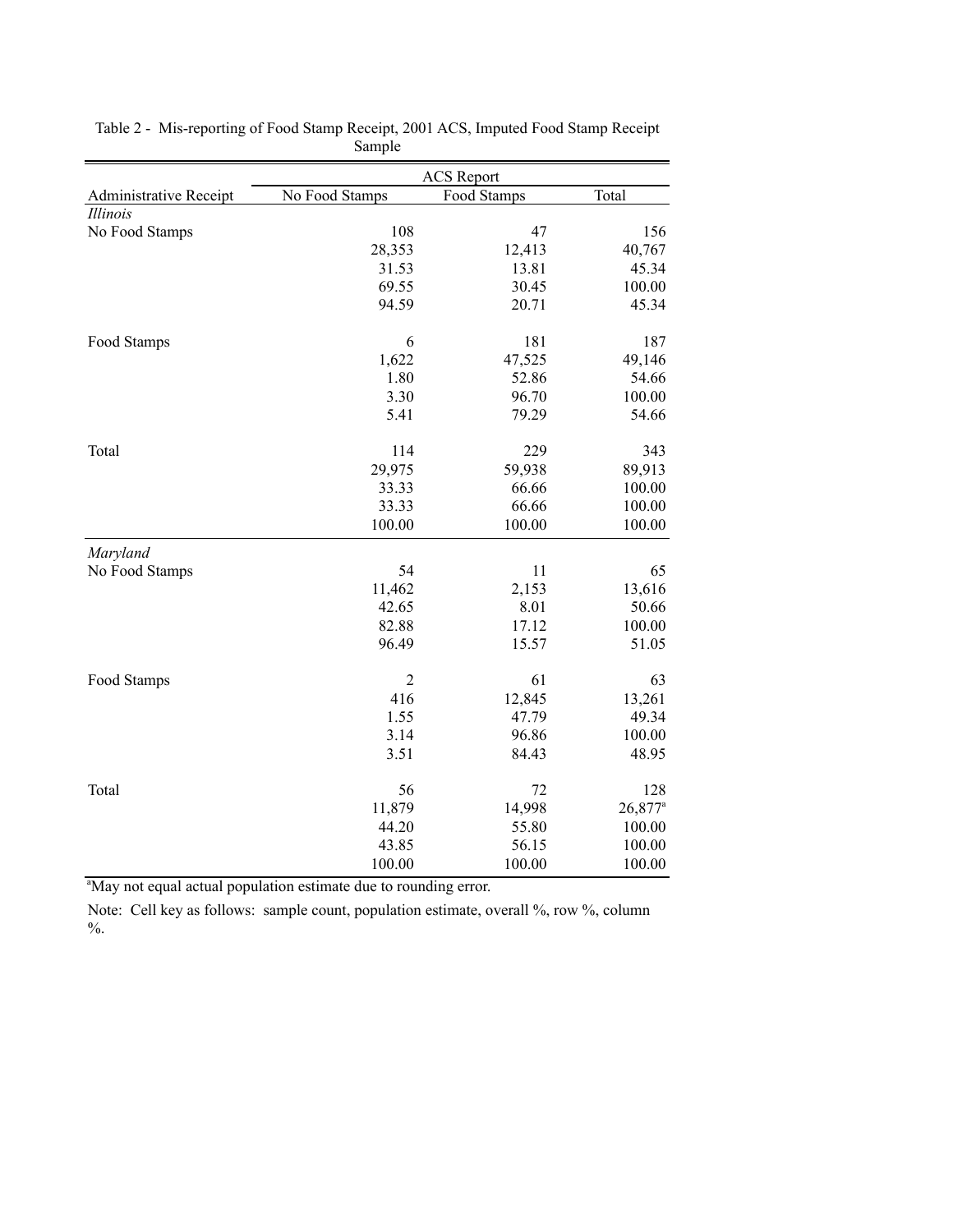|                        |                | <b>ACS</b> Report |           |
|------------------------|----------------|-------------------|-----------|
| Administrative Receipt | No Food Stamps | Food Stamps       | Total     |
| Illinois               |                |                   |           |
| No Food Stamps         | 18,937         | 86                | 19,023    |
|                        | 3,871,641      | 17,501            | 3,889,142 |
|                        | 92.72          | 0.42              | 93.14     |
|                        | 99.55          | 0.45              | 100.00    |
|                        | 97.33          | 8.87              | 93.14     |
| Food Stamps            | 520            | 881               | 1,401     |
|                        | 106,386        | 180,059           | 286,445   |
|                        | 2.55           | 4.31              | 6.86      |
|                        | 37.14          | 62.86             | 100.00    |
|                        | 2.67           | 91.13             | 6.86      |
| Total                  | 19,458         | 966               | 20,424    |
|                        | 3,978,026      | 197,561           | 4,175,587 |
|                        | 95.27          | 4.73              | 100.00    |
|                        | 95.27          | 4.73              | 100.00    |
|                        | 100.00         | 100.00            | 100.00    |
| Maryland               |                |                   |           |
| No Food Stamps         | 8,852          | 34                | 8,886     |
|                        | 1,773,190      | 6,764             | 1,779,954 |
|                        | 94.11          | 0.36              | 94.47     |
|                        | 99.62          | 0.38              | 100.00    |
|                        | 97.65          | 9.82              | 94.47     |
| Food Stamps            | 213            | 307               | 520       |
|                        | 42,698         | 61,495            | 104,193   |
|                        | 2.27           | 3.26              | 5.53      |
|                        | 40.98          | 59.02             | 100.00    |
|                        | 2.35           | 90.18             | 5.53      |
| Total                  | 9,065          | 341               | 9,406     |
|                        | 1,815,888      | 68,259            | 1,884,147 |
|                        | 96.38          | 3.62              | 100.00    |
|                        | 96.38          | 3.62              | 100.00    |
|                        | 100.00         | 100.00            | 100.00    |

Table 3 - Mis-reporting of Food Stamp Receipt, 2001 ACS, Non-imputed Food Stamp Receipt Sample

Note: Cell key as follows: sample count, population estimate, overall %, row %, column  $\frac{0}{6}$ .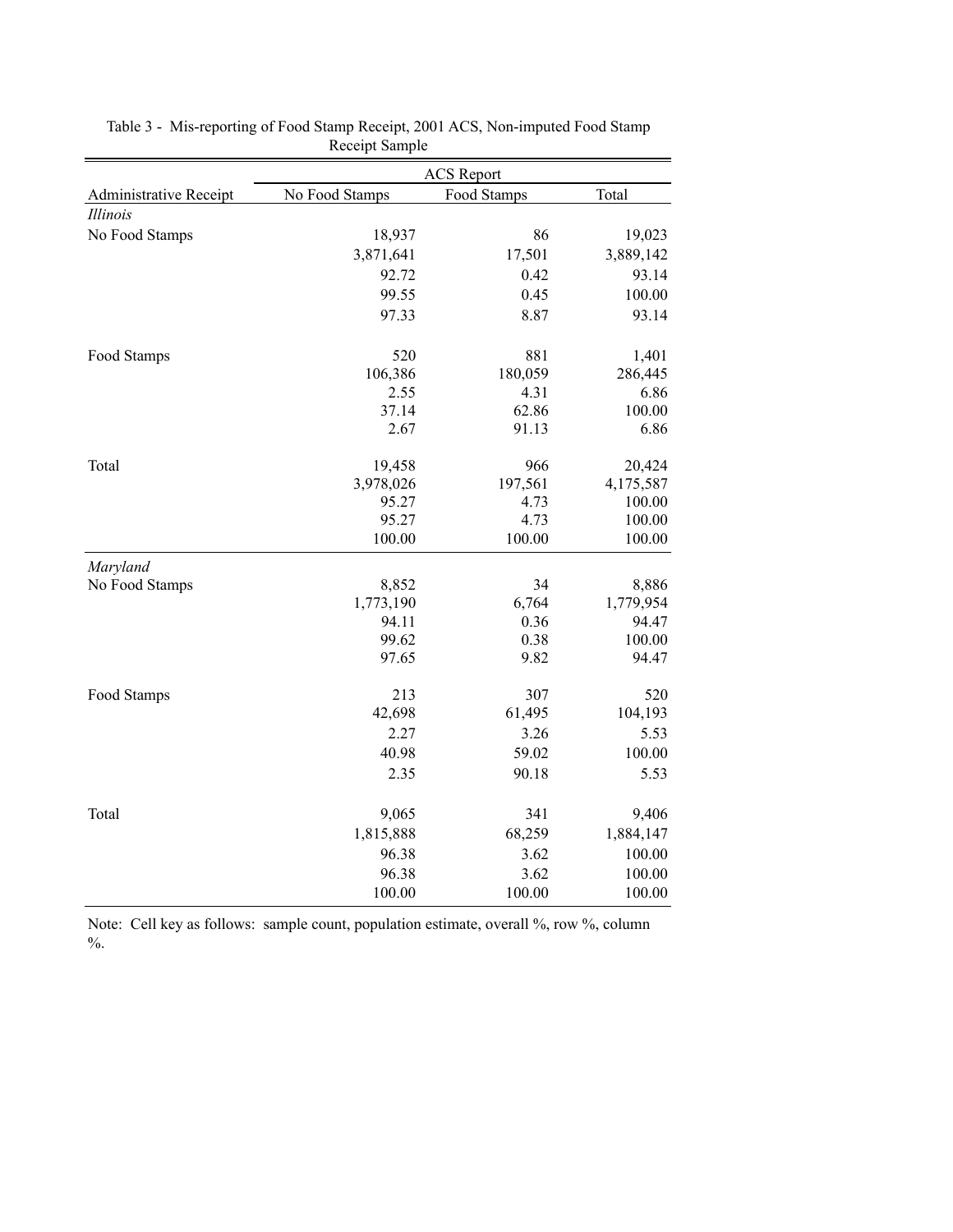|                               |           | <b>False Negative Reporting</b> |           | <b>False Positive Reporting</b> |
|-------------------------------|-----------|---------------------------------|-----------|---------------------------------|
|                               | Illinois  | Maryland                        | Illinois  | Maryland                        |
| Single, no children           | $-0.1179$ | 0.0626                          | $-0.0057$ |                                 |
|                               | (0.0749)  | (0.1250)                        | (0.0048)  |                                 |
| Single, with children         | $-0.0477$ | 0.1637                          | 0.0016    |                                 |
|                               | (0.0584)  | (0.1160)                        | (0.0026)  |                                 |
| Married, no children          | $-0.1116$ | 0.0169                          | $-0.0016$ |                                 |
|                               | (0.0518)  | (0.1488)                        | (0.0011)  |                                 |
| Number of members under 18    | $-0.0382$ | $-0.0258$                       | 0.0002    | $-0.0014$                       |
|                               | (0.0276)  | (0.0452)                        | (0.0006)  | (0.0011)                        |
| Number of members 18 or older | $-0.0107$ | 0.0388                          | 0.0000    | 0.0011                          |
|                               | (0.0353)  | (0.0471)                        | (0.0005)  | (0.0012)                        |
| Number of members PIKed       | 0.0209    | 0.0516                          | $-0.0014$ | 0.0021                          |
|                               | (0.0283)  | (0.0458)                        | (0.0009)  | (0.0014)                        |
| Age $>=$ 50                   | 0.1865    | 0.1728                          | $-0.0017$ | $-0.0028$                       |
|                               | (0.0696)  | (0.1060)                        | (0.0015)  | (0.0025)                        |
| Male                          | 0.1013    | $-0.0700$                       | $-0.0005$ | 0.0002                          |
|                               | (0.0473)  | (0.0535)                        | (0.0007)  | (0.0019)                        |
| Less than high school         | 0.0660    | 0.0729                          | 0.0042    | 0.0023                          |
|                               | (0.0502)  | (0.0801)                        | (0.0024)  | (0.0031)                        |
| High school graduate          | 0.0172    | 0.1292                          | $-0.0004$ | 0.0043                          |
|                               | (0.0472)  | (0.0867)                        | (0.0011)  | (0.0044)                        |
| College graduate and beyond   | 0.3416    | $-0.0680$                       |           |                                 |
|                               | (0.1300)  | (0.1093)                        |           |                                 |
| Hispanic                      | 0.1154    |                                 |           |                                 |
|                               | (0.1032)  |                                 |           |                                 |
| <b>Black</b>                  | 0.1114    |                                 |           |                                 |
|                               | (0.0461)  |                                 |           |                                 |
| Other                         | 0.0136    |                                 |           |                                 |
|                               | (0.1134)  |                                 |           |                                 |
| Nonwhite                      |           | $-0.1170$                       | $-0.0062$ | $-0.0031$                       |
|                               |           | (0.0478)                        | (0.0030)  | (0.0026)                        |
|                               |           |                                 |           | $-0.0083$                       |
| Employed                      |           |                                 |           |                                 |
| Unemployed                    | $-0.0170$ | $-0.1905$                       | 0.0056    | (0.0055)                        |
|                               | (0.0563)  | (0.0393)                        | (0.0062)  |                                 |
| Not in labor force            | $-0.0098$ | $-0.0646$                       | 0.0004    |                                 |
|                               | (0.0448)  | (0.0673)                        | (0.0010)  |                                 |
| Poverty index                 | 0.1105    | 0.1246                          | $-0.0011$ | $-0.0007$                       |
|                               | (0.0393)  | (0.0609)                        | (0.0007)  | (0.0016)                        |
| Disabled                      | $-0.0661$ | $-0.0440$                       | 0.0021    | $-0.0021$                       |
|                               | (0.0397)  | (0.0777)                        | (0.0023)  | (0.0015)                        |
| Disabled, not working         | $-0.0417$ | 0.1947                          | 0.0058    | 0.0131                          |
|                               | (0.0452)  | (0.0857)                        | (0.0040)  | (0.0087)                        |
| Speaks English well           | $-0.0592$ |                                 | $-0.0011$ |                                 |
|                               |           |                                 |           |                                 |
|                               | (0.0665)  |                                 | (0.0008)  |                                 |
| Speaks English poorly         | 0.0192    |                                 | $-0.0017$ |                                 |
|                               | (0.0894)  |                                 | (0.0011)  |                                 |
| Speaks English only           |           | $-0.2215$                       |           |                                 |
|                               |           | (0.1618)                        |           |                                 |

Table 4 - The Determinants of Mis-reporting, 2001 ACS, Probit Estimate Derivatives, Households with Income Less Than Twice the Poverty Line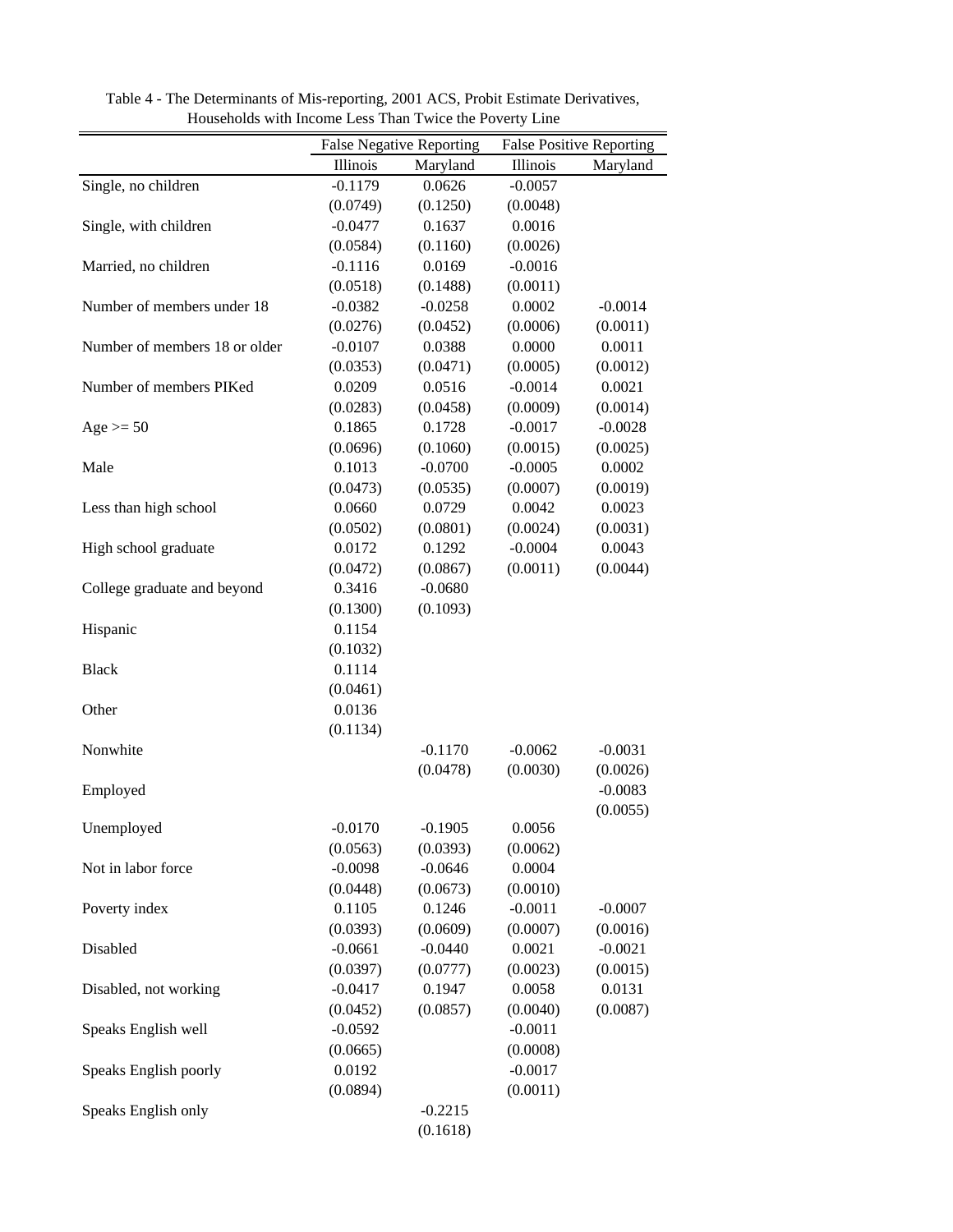|                            | <b>False Negative Reporting</b> |           | <b>False Positive Reporting</b> |           |  |
|----------------------------|---------------------------------|-----------|---------------------------------|-----------|--|
|                            | Illinois                        | Maryland  | <b>Illinois</b>                 | Maryland  |  |
| Non-U.S. citizen           | $-0.1294$                       | 0.1217    | 0.0012                          |           |  |
|                            | (0.0415)                        | (0.1794)  | (0.0034)                        |           |  |
| MSA central city           |                                 |           |                                 | $-0.0032$ |  |
|                            |                                 |           |                                 | (0.0021)  |  |
| Rural                      | $-0.0803$                       | $-0.1124$ | $-0.0009$                       |           |  |
|                            | (0.0417)                        | (0.0430)  | (0.0009)                        |           |  |
| Public assistance receipt  | $-0.1932$                       | $-0.1930$ | 0.0565                          | 0.1181    |  |
|                            | (0.0245)                        | (0.0441)  | (0.0335)                        | (0.0995)  |  |
| Housing assistance receipt | $-0.0563$                       | $-0.0430$ | 0.0014                          | 0.0038    |  |
|                            | (0.0411)                        | (0.0597)  | (0.0021)                        | (0.0048)  |  |
| Food stamp receipt imputed | $-0.2036$                       | $-0.2267$ | 0.2396                          | 0.1312    |  |
|                            | (0.0219)                        | (0.0347)  | (0.0761)                        | (0.0842)  |  |
| Length of FS receipt spell | $-0.0281$                       | $-0.0505$ |                                 |           |  |
|                            | (0.0044)                        | (0.0070)  |                                 |           |  |
| TANF receipt               | 0.0721                          | 0.0133    |                                 |           |  |
|                            | (0.0564)                        | (0.0721)  |                                 |           |  |
| Sample size                | 797                             | 342       | 3,416                           | 1,496     |  |
| Dependent variable mean    | 0.2585                          | 0.2971    | 0.0266                          | 0.0151    |  |

Table 4 continued - The Determinants of Mis-reporting, 2001 ACS, Probit Estimate Derivatives, Households with Income Less Than Twice the Poverty Line

Note: Reported results are derivatives at average. Heteroskedasticity-robust standard errors in parentheses. All specifications also include controls for mode of interview (mail-back, CATI, CAPI). All analyses conducted using household weights adjusted for PIK probability. The unreported omitted family type is married with children, the education category is some college, the race group is white, and the geographic area is MSA non-central city.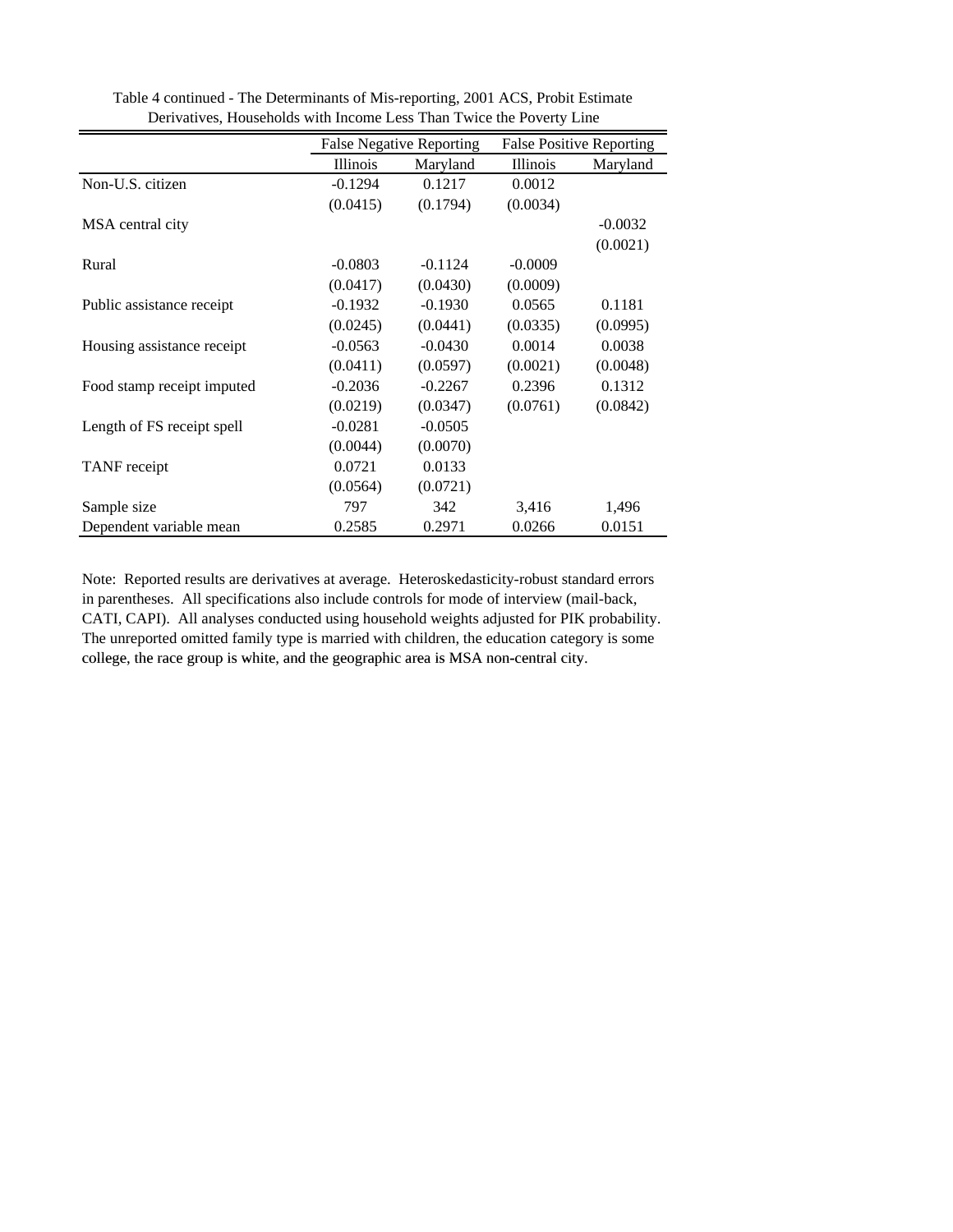|                               |                    | Illinois           |                      |                    | Maryland           |                     |
|-------------------------------|--------------------|--------------------|----------------------|--------------------|--------------------|---------------------|
|                               |                    |                    |                      |                    |                    |                     |
|                               |                    | Combined           | <b>Equality Test</b> |                    | Combined           | Equality            |
|                               | <b>Survey Data</b> | Data               | P-value              | <b>Survey Data</b> | Data               | Test P-value        |
| Single, no children           | 0.0630             | 0.0991             | 0.5715               | 0.0419             | 0.1090             | 0.3937              |
|                               | (0.0360)           | (0.0419)           |                      | (0.0512)           | (0.0658)           |                     |
| Single, with children         | 0.1085             | 0.1475             | 0.6495               | 0.0755             | 0.2058             | 0.1284              |
|                               | (0.0372)           | (0.0402)           |                      | (0.0488)           | (0.0678)           |                     |
| Married, no children          | 0.0772             | 0.0996             | 0.8595               | 0.0281             | 0.0901             | 0.5089              |
|                               | (0.0497)           | (0.0550)           |                      | (0.0644)           | (0.0904)           |                     |
| Number of members under 18    | 0.0215             | $-0.0098$          | 0.0142               | 0.0133             | $-0.0232$          | 0.0461              |
|                               | (0.0109)           | (0.0170)           |                      | (0.0169)           | (0.0266)           |                     |
| Number of members 18 or older | $-0.0031$          | $-0.0296$          | 0.0804               | $-0.0191$          | $-0.0270$          | 0.9797              |
| Number of members PIKed       | (0.0114)<br>0.0171 | (0.0162)<br>0.0815 | 0.0000               | (0.0186)<br>0.0231 | (0.0258)<br>0.0937 | 0.0055              |
|                               | (0.0087)           | (0.0161)           |                      | (0.0130)           |                    |                     |
|                               |                    |                    |                      |                    | (0.0235)           |                     |
| Age 16-29                     | $-0.0311$          | $-0.0167$          | $0.3840^a$           | 0.0421             | 0.0169             | $0.6298^{\text{a}}$ |
|                               | (0.0235)           | (0.0297)           | $0.2315^a$           | (0.0388)           | (0.0438)           | $0.3486^a$          |
| Age 30-39                     | $-0.0046$          | $-0.0031$          | 0.8773               | $-0.0516$          | $-0.0740$          | 0.9783              |
|                               | (0.0237)           | (0.0303)           |                      | (0.0246)           | (0.0335)           |                     |
| Age 50-59                     | $-0.0689$          | $-0.0181$          | 0.0057               | $-0.0112$          | $-0.0197$          | 0.9381              |
|                               | (0.0192)           | (0.0318)           |                      | (0.0371)           | (0.0432)           |                     |
| Age 60-69                     | $-0.0824$          | $-0.0548$          | 0.0365               | $-0.0661$          | $-0.0735$          | 0.5154              |
|                               | (0.0193)           | (0.0311)           |                      | (0.0254)           | (0.0377)           |                     |
| $Age = 70$                    | $-0.1318$          | $-0.1415$          | 0.1408               | $-0.1022$          | $-0.1327$          | 0.6017              |
|                               | (0.0187)           | (0.0257)           |                      | 0.0241             | 0.0322             |                     |
| Less than high school         | 0.0664             | 0.0733             | 0.6479               | 0.0665             | 0.1315             | 0.2268              |
|                               | (0.0232)           | (0.0283)           |                      | 0.0305             | 0.0414             |                     |
| High school graduate          | 0.0248             | 0.0368             | 0.8234               | 0.0193             | 0.0744             | 0.1765              |
|                               | (0.0213)           | (0.0255)           |                      | 0.0266             | 0.0357             |                     |
| College graduate and beyond   | $-0.0652$          | $-0.0642$          | 0.5587               | $-0.0027$          | $-0.0359$          | 0.4773              |
|                               | (0.0228)           | (0.0296)           |                      | (0.0403)           | (0.0438)           |                     |
| Hispanic                      | $-0.0290$          | $-0.0003$          | 0.2347               |                    |                    |                     |
|                               | (0.0315)           | (0.0425)           |                      |                    |                    |                     |
| <b>Black</b>                  | 0.0776             | 0.1650             | 0.0074               |                    |                    |                     |
|                               | (0.0246)           | (0.0288)           |                      |                    |                    |                     |
| Other                         | 0.0619             | 0.0339             | 0.3624               |                    |                    |                     |
|                               | (0.0492)           | (0.0562)           |                      |                    |                    |                     |
| Nonwhite                      |                    |                    |                      | $-0.0117$          | $-0.0745$          | 0.0240              |
|                               |                    |                    |                      | (0.0205)           | (0.0271)           |                     |
| Employed                      |                    |                    |                      | $-0.0439$          | $-0.0032$          | 0.0787              |
|                               |                    |                    |                      | (0.0248)           | (0.0311)           |                     |
| Unemployed                    | 0.0508             | 0.0157             | 0.2560               |                    |                    |                     |
|                               | (0.0321)           | (0.0377)           |                      |                    |                    |                     |
| Not in labor force            | 0.0205             | $-0.0020$          | 0.1752               |                    |                    |                     |
|                               | (0.0203)           | (0.0236)           |                      |                    |                    |                     |
| Poverty index                 | $-0.0876$          | $-0.0845$          | 0.0848               | $-0.1023$          | $-0.1443$          | 0.9647              |
|                               | (0.0131)           | (0.0157)           |                      | (0.0166)           | (0.0226)           |                     |

Table 5 - Food Stamp Receipt in Survey Data and Combined Data, Probit Estimate Derivatives, Households with Income Less Than Twice the Poverty Line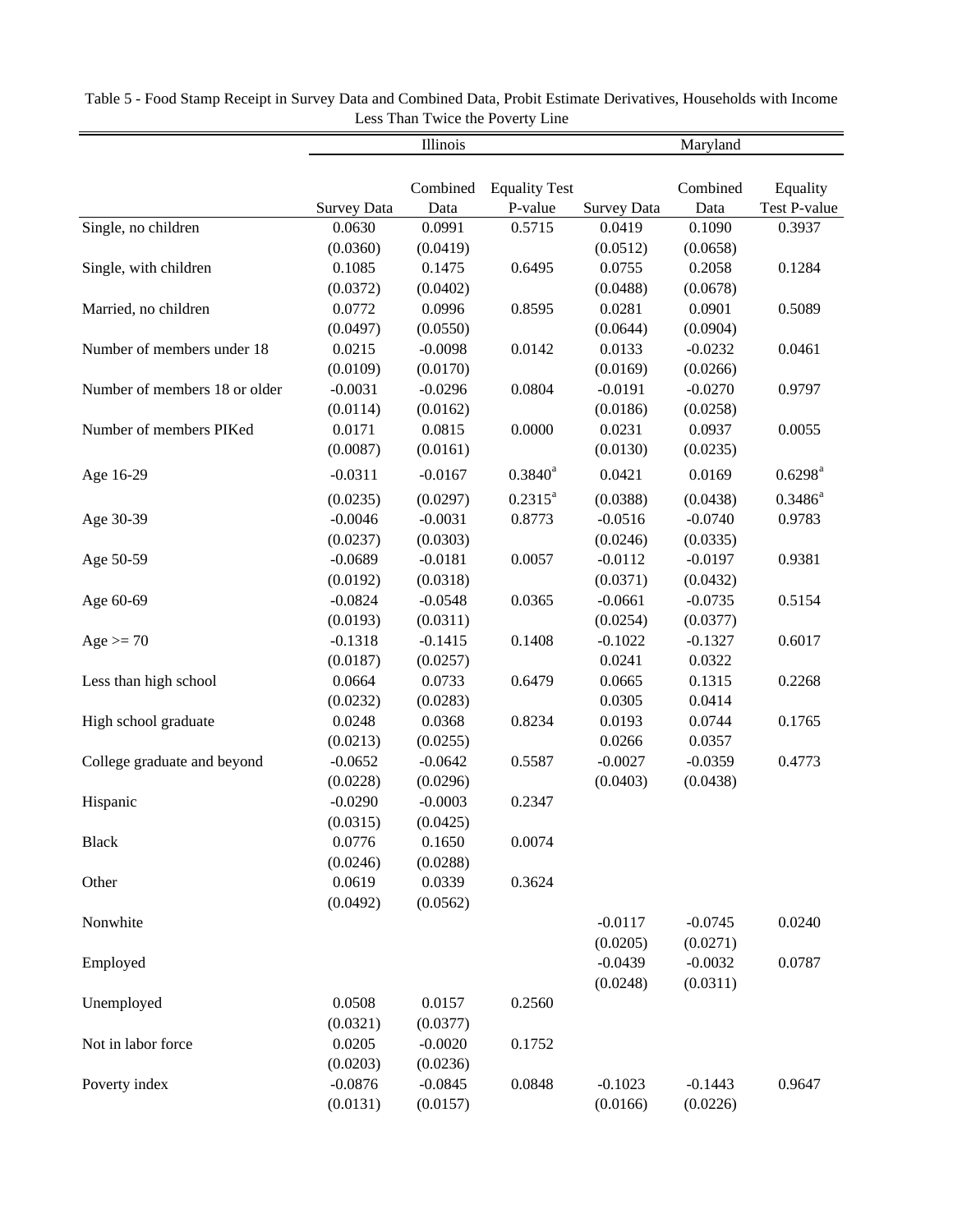|                            |                    | Illinois  |                      |                    | Maryland |              |
|----------------------------|--------------------|-----------|----------------------|--------------------|----------|--------------|
|                            |                    |           |                      |                    |          |              |
|                            |                    | Combined  | <b>Equality Test</b> |                    | Combined | Equality     |
|                            | <b>Survey Data</b> | Data      | P-value              | <b>Survey Data</b> | Data     | Test P-value |
| Disabled                   | 0.1188             | 0.0956    | 0.0332               | 0.0980             | 0.1312   | 0.9731       |
|                            | (0.0237)           | (0.0271)  |                      | (0.0314)           | (0.0362) |              |
| Disabled, not working      | 0.0359             | 0.0119    | 0.1719               | 0.0048             | 0.0478   | 0.2375       |
|                            | (0.0226)           | (0.0265)  |                      | (0.0267)           | (0.0375) |              |
| Speaks English only        |                    |           |                      | 0.0493             | 0.0504   | 0.5578       |
|                            |                    |           |                      | (0.0225)           | (0.0398) |              |
| Speaks English well        | $-0.0004$          | $-0.0378$ | 0.1977               |                    |          |              |
|                            | (0.0331)           | (0.0364)  |                      |                    |          |              |
| Speaks English poorly      | 0.0124             | $-0.0156$ | 0.4426               |                    |          |              |
|                            | (0.0363)           | (0.0410)  |                      |                    |          |              |
| MSA outside central city   | $-0.0013$          | $-0.0156$ | 0.7106               |                    |          |              |
|                            | (0.0373)           | (0.0456)  |                      |                    |          |              |
| Rural                      | 0.0572             | 0.0847    | 0.4788               | 0.0728             | 0.0757   | 0.4400       |
|                            | (0.0237)           | (0.0253)  |                      | (0.0270)           | (0.0332) |              |
| Public assistance receipt  | 0.4985             | 0.3176    | 0.0003               | 0.4999             | 0.5275   | 0.6821       |
|                            | (0.0540)           | (0.0574)  |                      | (0.0826)           | (0.0865) |              |
| Housing assistance receipt | 0.1995             | 0.2356    | 0.9672               | 0.1659             | 0.2240   | 0.8124       |
|                            | (0.0305)           | (0.0349)  |                      | (0.0362)           | (0.0448) |              |
| Food stamp receipt imputed | 0.5591             | 0.3472    | 0.0000               | 0.5540             | 0.4483   | 0.0112       |
|                            | (0.0474)           | (0.0593)  |                      | (0.0714)           | (0.0781) |              |
| Sample size                | 4,656              | 4,213     |                      | 1,985              | 1,838    |              |
| Dependent variable mean    | 0.1944             | 0.2403    |                      | 0.1699             | 0.2301   |              |
| Test for all coefficients  |                    |           | 0.0000               |                    |          | 0.0359       |

Table 5 continued - Food Stamp Receipt in Survey Data and Combined Data, Probit Estimate Derivatives, Households with Income Less Than Twice the Poverty Line

Note: Reported results are derivatives at average. Heteroskedasticity-robust standard errors in parentheses. All specifications also include controls for mode of interview (mail-back, CATI, CAPI). All analyses conducted using household weights. The unreported omitted family type is married with children, the age group is 40-49, the education category is some college, the race group is white, and the geographic area is MSA central city.

P-values for separate tests for ages 16-19 and 20-29 are reported.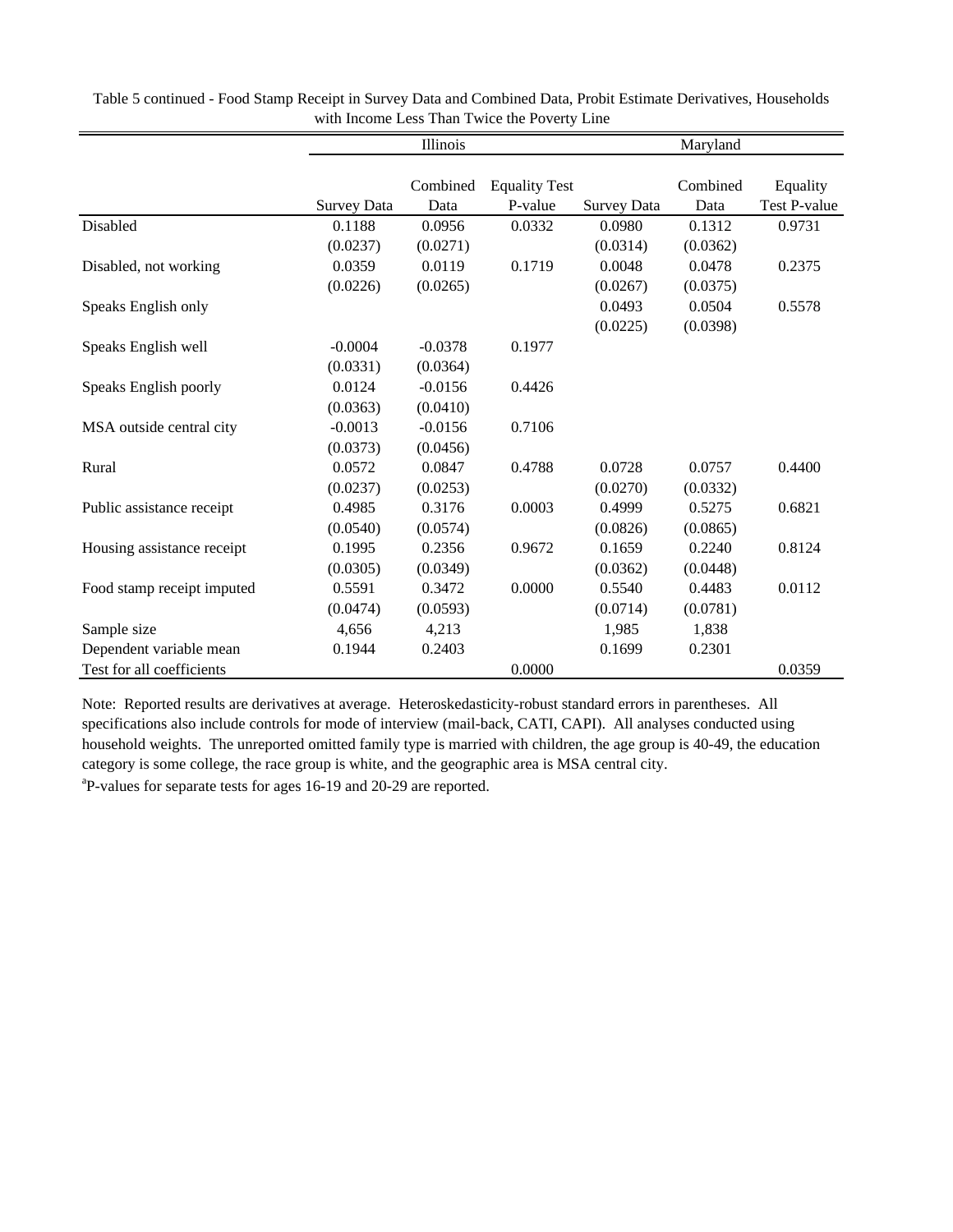## **Appendix 1: Additional Tabulations**

| <b>Reporting Rate</b>                                  | Sample Count |                                          |                             | <b>Population Estimates</b> |  |
|--------------------------------------------------------|--------------|------------------------------------------|-----------------------------|-----------------------------|--|
|                                                        | Illinois     | Maryland                                 | Illinois                    | Maryland                    |  |
| <b>Survey Recipient Households</b>                     | 1,254        | 416                                      | 257,501                     | 83,431                      |  |
| <b>Administrative Recipient Households</b>             | 1,634        | 585                                      | 335,695                     | 117,350                     |  |
| Reporting Rate based on Microdata                      | 0.7674       | 0.7111                                   | 0.7671                      | 0.7110                      |  |
| <b>Gross Error Rate - Full Sample</b>                  | Sample Count |                                          | <b>Population Estimates</b> |                             |  |
|                                                        | Illinois     | Maryland                                 | Illinois                    | Maryland                    |  |
| Households Mis-reported                                | 671          | 261                                      | 137,927                     | 52,216                      |  |
| Administrative Recipient Households                    | 1,634        | 585                                      | 335,695                     | 117,350                     |  |
| <b>Gross Error Rate</b>                                | 0.4106       | 0.4462                                   | 0.4109                      | 0.4450                      |  |
| <b>Gross Error Rate - Imputed FS Receipt</b>           | Sample Count |                                          | <b>Population Estimates</b> |                             |  |
|                                                        | Illinois     | Maryland                                 | Illinois                    | Maryland                    |  |
| Households Mis-reported                                | 53           | 13                                       | 14,035                      | 2,569                       |  |
| <b>Administrative Recipient Households</b>             | 187          | 63                                       | 49,146                      | 13,261                      |  |
| <b>Gross Error Rate</b>                                | 0.2834       | 0.2063                                   | 0.2856                      | 0.1937                      |  |
| <b>Gross Error Rate - Unimputed FS Receipt</b>         | Sample Count |                                          | <b>Population Estimates</b> |                             |  |
|                                                        | Illinois     | Maryland                                 | Illinois                    | Maryland                    |  |
| Households Mis-reported                                | 606          | 247                                      | 123,887                     | 49,462                      |  |
| <b>Administrative Recipient Households</b>             | 1,401        | 520                                      | 286,445                     | 104,193                     |  |
| <b>Gross Error Rate</b>                                | 0.4325       | 0.4750                                   | 0.4325                      | 0.4747                      |  |
| <b>Share of FS Recipient HHs Below Poverty Line</b>    | Sample Count |                                          | <b>Population Estimates</b> |                             |  |
|                                                        | Illinois     | Maryland                                 | Illinois                    | Maryland                    |  |
|                                                        |              |                                          |                             |                             |  |
| FS Recipient HHs Below Poverty Line                    | 613          | 280                                      | 169,099                     | 63,330                      |  |
| <b>Administrative Recipient Households</b>             | 1,634        | 585                                      | 335,695                     | 117,350                     |  |
| Share of FS Recipient HHs Below Poverty Line           | 0.3752       | 0.4789                                   | 0.5037                      | 0.5397                      |  |
| <b>Share of FS Recipient HHs 1x-2x Poverty Line</b>    | Sample Count |                                          | <b>Population Estimates</b> |                             |  |
|                                                        | Illinois     | Maryland                                 | Illinois                    | Maryland                    |  |
| FS Recipient HHs 1x-2x Poverty Line                    | 399          | 143                                      | 90,653                      | 28,452                      |  |
| Administrative Recipient Households                    | 1,634        | 585                                      | 335,695                     | 117,350                     |  |
| Share of FS Recipient HHs Below 2x Poverty Line        | 0.2442       | 0.2444                                   | 0.2700                      | 0.2425                      |  |
| <b>Share of FS Recipient HHs Above 2x Poverty Line</b> | Sample Count |                                          | <b>Population Estimates</b> |                             |  |
|                                                        | Illinois     | Maryland                                 | Illinois                    | Maryland                    |  |
| FS Recipient HHs above 2x Poverty Line                 | 622          | 162                                      | 75,943                      | 25,568                      |  |
| Administrative Recipient Households                    | 1,634        | 585                                      | 335,695                     | 117,350                     |  |
| Share of FS Recipient HHs Below 2x Poverty Line        | 0.3807       | 0.2769                                   | 0.2262                      | 0.2179                      |  |
| <b>False Negative Rate - Illinois</b>                  |              | Relationship to Poverty Line (Pop. Est.) |                             |                             |  |
|                                                        | < 1x         | 1x to 2x                                 | >2x                         | Total                       |  |
| <b>False Negative Households</b>                       | 28,595       | 38,768                                   | 40,706                      | 108,060                     |  |
| Administrative Recipient Housholds                     | 169,099      | 90,653                                   | 75,943                      | 335,695                     |  |